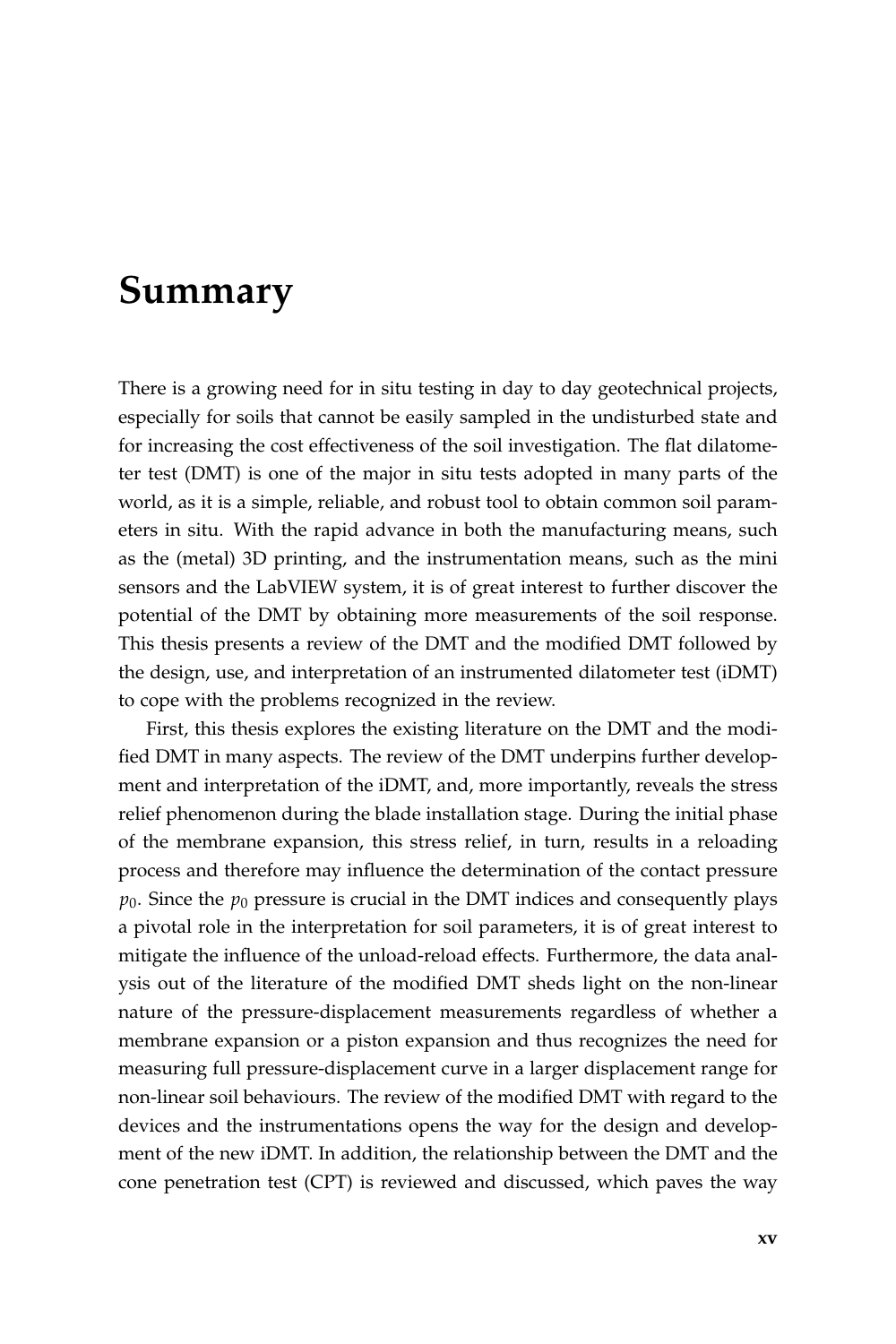for the comparison in the in situ testing campaign.

The design and development of the iDMT were iterative processes through prototyping. A laboratory prototype was first built for the proof-of-concept purpose. Details of the development with a 3D printing technique and calibrations in the lab are given and followed by the discussion on a preliminary calibration chamber test with both the iDMT blade and the DMT blade wishedin-place in a dry Mol sand for a comparison. With the experience gained in this pilot study, the iDMT and its test procedure are standardized for in situ testing. The latest iDMT is featured by the use of a 60-mm diameter rigid piston with a displacement up to 2.5 mm and pore-water pressure measurements at the piston center. The fabrication of the iDMT uses a hybrid manufacturing method which combines the metal 3D printed parts in 420 stainless steel infiltrated with bronze and the machined parts in 420 stainless steel by means of tungsten inert gas (TIG) welding with  $\text{CuSi}_3$  as filler, which proves sufficiently robust for the geotechnical testing applications and may inspire future development of other geotechnical testing devices. Moreover, with the help of automatic control and continuous measurements, a pseudo displacement-controlled algorithm programmed in the state machine architecture in LabVIEW is developed for an iDMT test procedure allowing comparable conditions with the DMT. This may allow the use of the well-established DMT correlations with common soil parameters in the iDMT interpretation.

A testing campaign using the iDMT, the DMT, and the CPT is conducted at three sites in Belgium. Based on the observed pressure-displacement curves of the iDMT results and the presented review on the stress relief phenomenon, an analytical approach is proposed to estimate the iDMT contact pressure *pc*. This approach programmed in MATLAB consists of determining the transitional "yield" point on the corrected loading curve and then estimating the iDMT contact pressure  $p_c$  using the post-yield phase of the curve via a proposed exponential-linear regression model. Note that an adapted Casagrande method is proposed for locating the "yield" point in case that a smooth loading curve is measured, rather than having an angular discontinuity. To investigate the rigid piston expansion process, a finite element method (FEM) analysis is carried out. Despite the simplification of the boundaries and the approximation of numerical results, the results indicate that the pressure  $p_1$  required for a 1.1 mm central movement of the 60-mm diameter membrane can lead to approximate 0.56 mm and 0.85 mm displacement of a rigid piston with a diameter of 40 mm and 60 mm, respectively. Note that an alternative elliptical bound